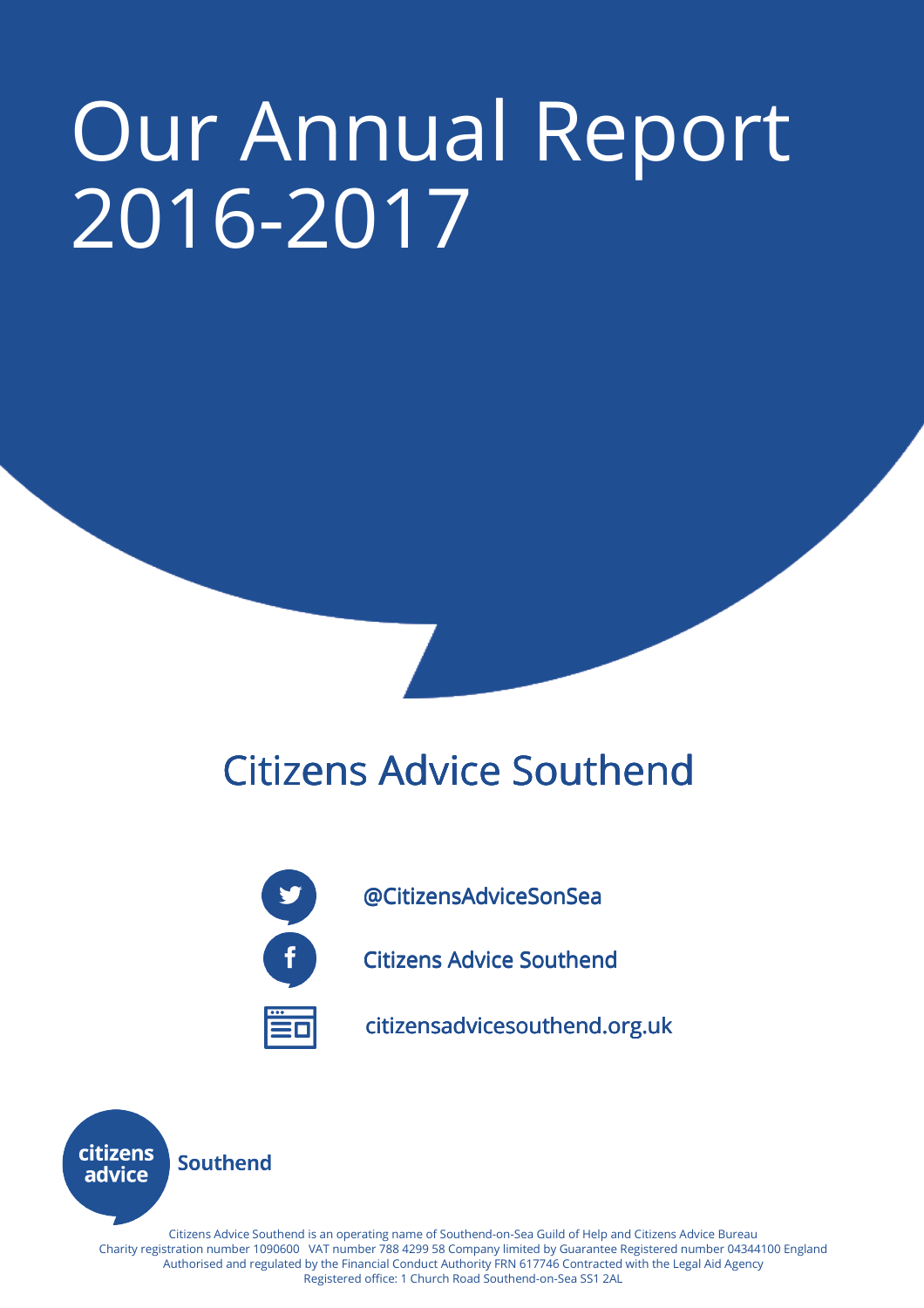## Chair's Report – Phil Stepney

I am pleased to present my annual report to the AGM. This has been yet another successful year for Citizens Advice Southend which is evidenced in the reports of my colleagues. We have continued to provide good quality core services and a healthy range of specialist services to meet the needs of our clients.

Whilst keeping a tight rein on our finances we have been able to continue to provide these services and to improve the accommodation, especially in the reception area which was beginning to look very tired and not really fit for purpose.

We were also delighted that HRH The Princess Royal visited to formally open the new reception area and also spent some considerable time talking to staff and volunteers who were present.

During the year we welcomed Cllr. Steve Buckley and co-opted Paul Coleman on to the Board. Both Steve and Paul are already making a good contribution to the work of the Board. Steve serves as the Council representative and Paul will be seeking formal election at the AGM.

There have also been changes to the volunteer representatives on the Board, Andrew St. John joined earlier in the year and very recently Roger Calton resigned and is being replaced by Paula Whittle. We thank Roger for his service and welcome Paula to our ranks. These are important roles as they provide a direct conduit between the Board and volunteers.

As a board we spent time preparing for the new membership agreement which commenced on 1 April 2017. For the first time we have been required to complete a board self appraisal and a comprehensive leadership self assessment which forms the basis for the cyclical review of individual Citizens Advice Services by the national body.

The next year sees the end of 4 major areas of funding for Citizens Advice Southend and consequently some uncertainty for what the future has in store. However, I am confident the organisation has the ability to address any issues that arise as a result of these challenges.

As in previous years I would like to take this opportunity to thank Trish Carpenter, all the paid staff and volunteers and my fellow trustees for the amount of time devoted to Citizens Advice Southend, and Southend Council for their ongoing support. Without all these ingredients the service to people needing our advice and support would be all the poorer.

## Vice Chair's Report – Julie Cushion

My report again focuses on the sterling work of the CABFair Committee, raising much needed funds for Southend Citizens Advice. As of 31st March 2017 the account stood at £2,796.66.

Money raised has gone towards a variety of required items including a replacement fridge. A key piece of equipment that had been suggested was a defibrillator, this can also be used for the wider community near by, training has kindly been given by British Red Cross. As usual wine costs were covered for the annual Christmas Dinner this year held at the Roslin Hotel and also purchased to toast the wonderful Royal Visit by HRH The Princess Royal, Princess Anne. CABFair also helped towards the refurbishment of the ground floor area with some new carpet.

The item that meant the most to all of us was the new trophy for the annual Quiz Nights, bought in memory of our dear member who we sadly lost in October 2015 Peter Mole. Funds are also generated through 100 Club, new members are always welcome, please let us know if you would like more information.

Some great events have again been organised and enjoyed, the annual Quiz Night with Quiz Master Len Mason, a great evening at Gentings Club Westcliff, wonderful Afternoon Tea at Westcliff Lawn Tennis Club, so enjoyed it is being repeated again this year. With many thanks to Jackie Dallimore at the Roslin Hotel we had a very scrumptious breakfast with every penny raised being returned to our funds.

Look out for details of these events and please come along and support, also let any committee member know ideas of items that can be purchased to improve things within the Bureau.

I finish with thanks as always for their hard work to the members of the CABFair Committee, Cindy Sayer, Len Mason, Sandra Smith, Gill Sanderson and John Cotton and to the staff and volunteers who continue to support.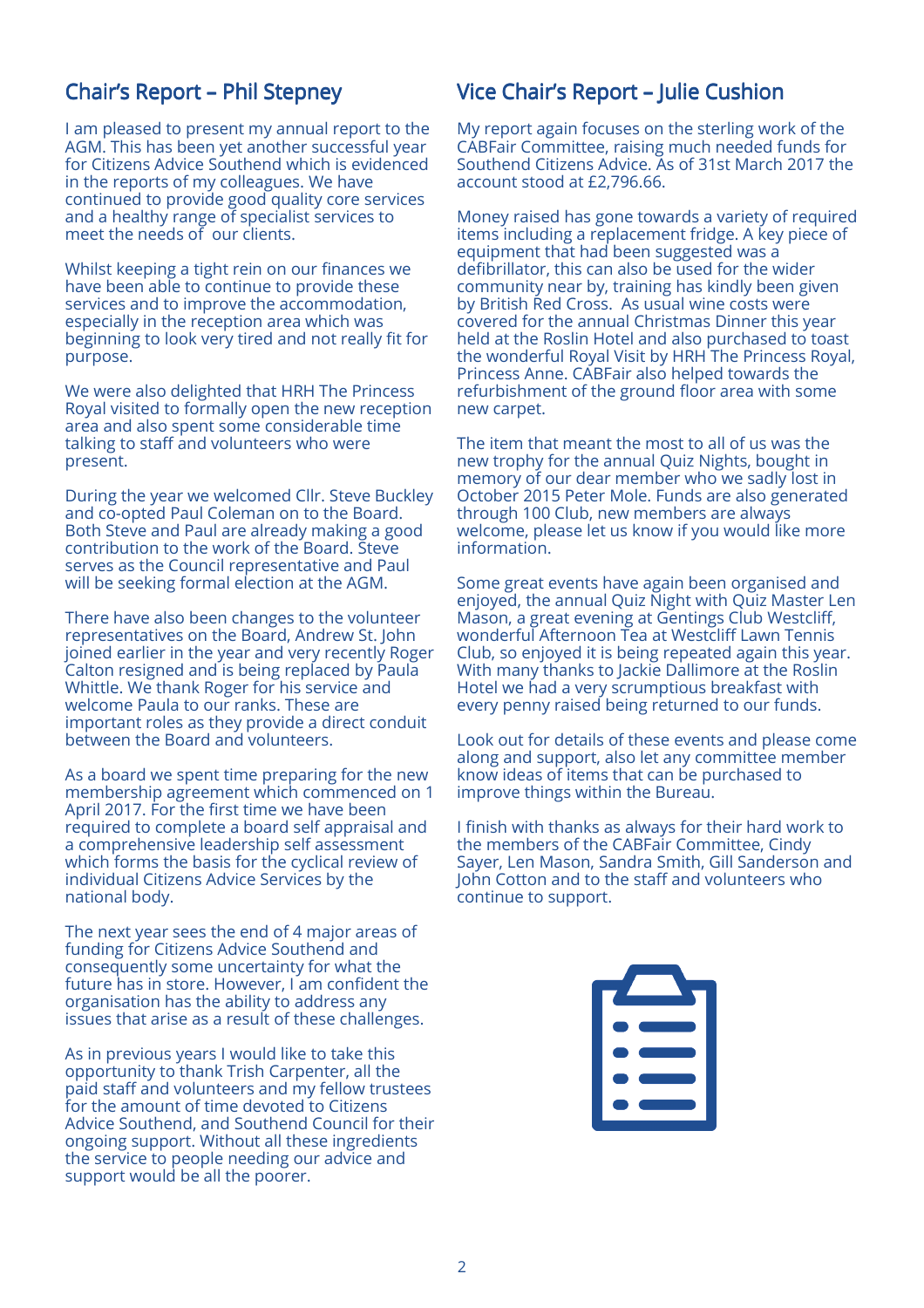## Treasurer's Report – Graham Robinson

Compared to the exceptional results of the previous year the profit earned this year of £1481 appears disappointing . However during the year the Trustees agreed that as we were in a strong financial position we should take the opportunity to improve the facilities in terms of redecoration , carpeting and most importantly in redesigning the clients reception area. This project was costed at £20000 and came in on target.

The Trustees felt that this expenditure would be of considerable benefit both to the volunteers and staff in terms of their working environment and to clients in providing a much more welcoming and user friendly reception area. Both objectives have been achieved and even resulted in a Royal visit!

Income from the Local Authority continues to cover our core costs and we continue to subsidise the shortfall in income compared to costs of the Legal Aid Agency contract from other fees earned on the basis that our legal aid staff contribute significantly to the range of services we can offer clients.

Various smaller contracts reached their end during the year but the Money Advice Service contract has been extended.

For the next year our Budget indicates a small profit which I am sure will be achieved. Our three year contract with Southend Council for our core funding comes to an end in March 2018 and negotiations for a new contract will begin later this year.

Due to Accounting Standards our premises were professionally revalued during the year and rather surprisingly, at a value of £300000, showed no increase from three years ago.

## **Our finances**

Citizens Advice Southend, like every member of the Citizens Advice service, is a registered charity reliant on trained volunteers and funds from various sources including the local authority, other statutory bodies, trusts, companies and individuals, to provide vital services for our local community. We are a company limited by guarantee.

| <b>Where our Funding</b><br><b>Comes From</b> | $\frac{6}{6}$ |
|-----------------------------------------------|---------------|
| <b>Local Authority</b>                        | 53            |
| <b>Other Grants &amp; Projects</b>            | 12            |
| <b>Donations &amp; Other Income</b>           | 25            |
| <b>Other Statutory Bodies</b>                 |               |

#### Bureau Manager's Report - Trish **Carpenter**

Another year has flown by. One notable personal milestone in the past year was that, on 1st March, I celebrated the fifteenth anniversary of working at Citizens Advice Southend. So much has changed in my job in those fifteen years but what has stayed the same is what is so important to me … the support and friendship of all the people involved with our service.

Another memorable event during the year was the visit of Her Royal Highness the Princess Royal. During my fifteen years here, this was the second visit by the Princess Royal that I have had the honour to be part of. Both will live long in my memory.

On a different note, we face a particularly uncertain period with four of our major funding streams coming to an end on 31st March 2018. I cannot predict what will happen but I can be certain that, collectively, we will do our utmost to ensure we can continue to offer our much needed services. Meeting challenges seems to be second nature here!

I will repeat what I have said in previous reports none of what has been achieved would have been possible without the hard work and dedication of everyone involved with Citizens Advice Southend. My heartfelt thanks go to them all. I would also like to express my appreciation for the support, both financial and, in kind, we receive from our partners and the wider community in Southend and beyond.



## Client Survey

A survey form is available for anyone who visits our offices to give us feedback about their experience.

The questions cover the friendliness of staff, our facilities, the quality of help given and whether the client would recommend us to a friend.

In 2016 - 17 a least one survey was completed in 8 of the 12 months and overall satisfaction with our services was 83%.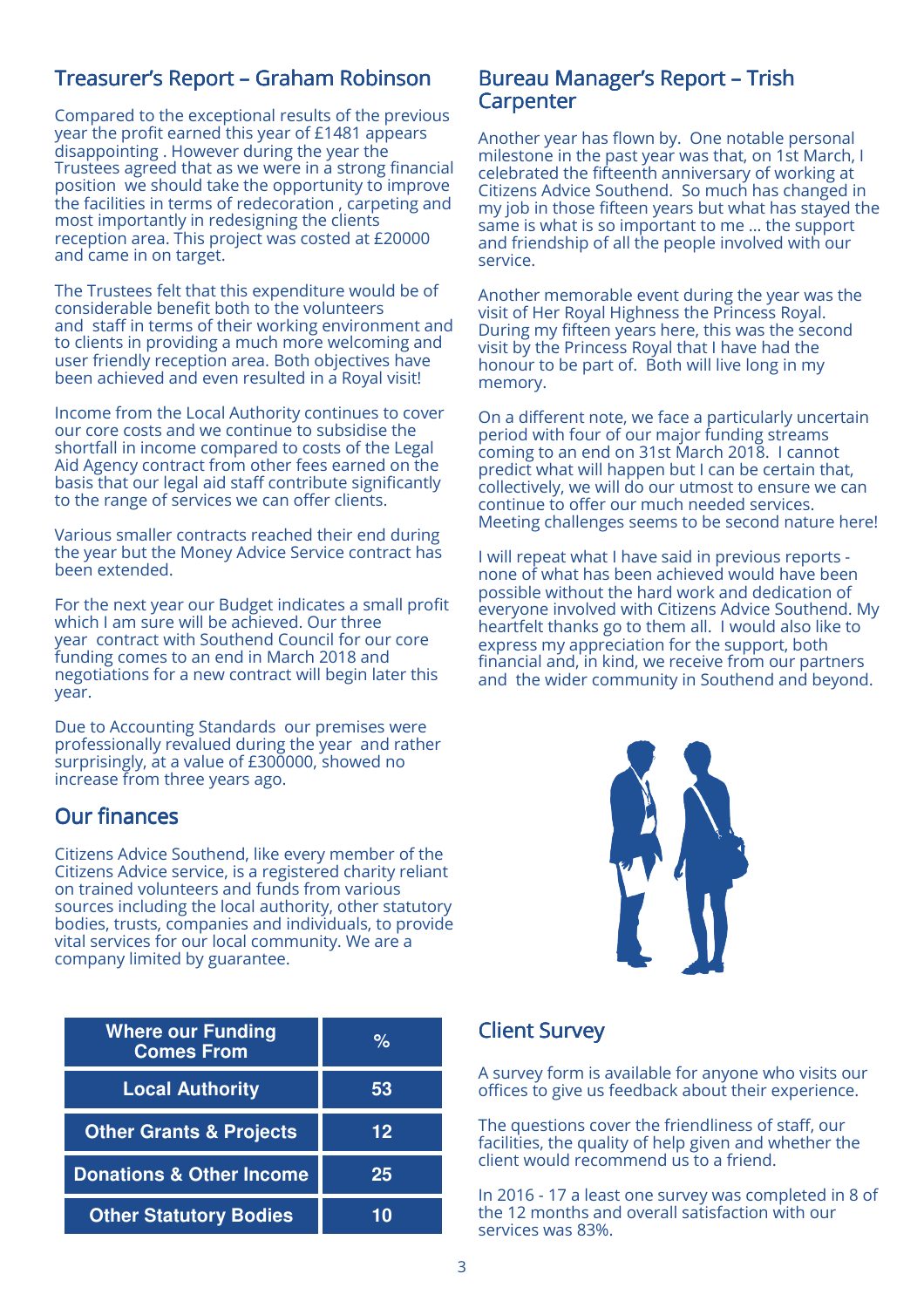### Office Services Manager's Report -Cindy Sayer

#### Well what a busy year!

Our plans to completely refurbish the entire office have been completed. Our reception area and waiting room have been transformed.

The reception area is now open and welcoming to all our clients. The waiting room has a bright new feel and a TV with News 24 constantly giving the latest news reports, a welcome focus for clients.

The building was painted white throughout including the dark wood doors, which has opened the whole area up. We have revamped room 6 which is smaller and more 'user' friendly. This has enabled us to create an Information Area off of our waiting room which contains information and leaflets for our clients to refer to. There is also the information kiosk and a computer linked directly to Google to allow clients to research information and access help for themselves.

We have been fortunate enough to purchase a Defibrillator for use at Citizens Advice Southend. All staff have received the necessary training. We have all completed a fire marshal course which helps ensure the safe evacuation of the building in the event of a fire.

The usual annual maintenance and servicing of equipment continues.

Our sparkling new modern offices are a perfect way to continue to offer a safe and welcoming environment for our staff, volunteers and clients.



## Research and Campaigns (Social Policy) - Sandra Smith

We now have to send only national issues to Citizens Advice for them to collate and act upon. As the issues grow in importance, Citizens Advice liaise with Members of Parliament, Government Agencies, national bodies etc in our fight for change, which is a major part of our work, alongside advice giving. We collect local issues and deal with them either in, reports, direct liaison etc.

Our volunteer Research and Campaign assistant, Paula Whittle, has produced reports on Hidden Charges in Care Homes and the problems with Rent Arrears and Interest Only Mortgages. Paula is currently looking into what follow on help there is, within Southend, for people who have seen our debt specialist. An immediate plan of action has usually been worked out but we aim to find help for them to manage their money long term.

During the year we have been lucky enough to continue to work hand in hand with the University of Essex who provide funding for interns to come and work within our office. The interns are given specific projects to work on and many have found that this is a very valuable time for them, especially when it comes to seeking employment. These are some of the reports that they have produced during the year:-

- Sedem Hlorzdi wrote a report for our debt specialist on the long term outcome for clients where we had proceeded with a Debt Relief Order for them.
- Lyvia Critchell wrote a report on The Length of Homelessness Applications.
- Matthew Clarke wrote a report on Brexit and the impact on EU Citizens currently living in the UK.
- Chelsea Thomas produced a report on The Impact of Immigration Fees, a matter that we are very concerned about as they have risen substantially and any item left out of an application results in a further fee being payable.
- Chelsea also wrote a report on The Impact of Private Renting Sector Fees, an issue that has been dealt with nationally and locally.

Local issues are many and varied and cover issues from faulty goods, scams to issues with governing bodies and organisations, with whom we have close contact to try and sort issues out as speedily as possible.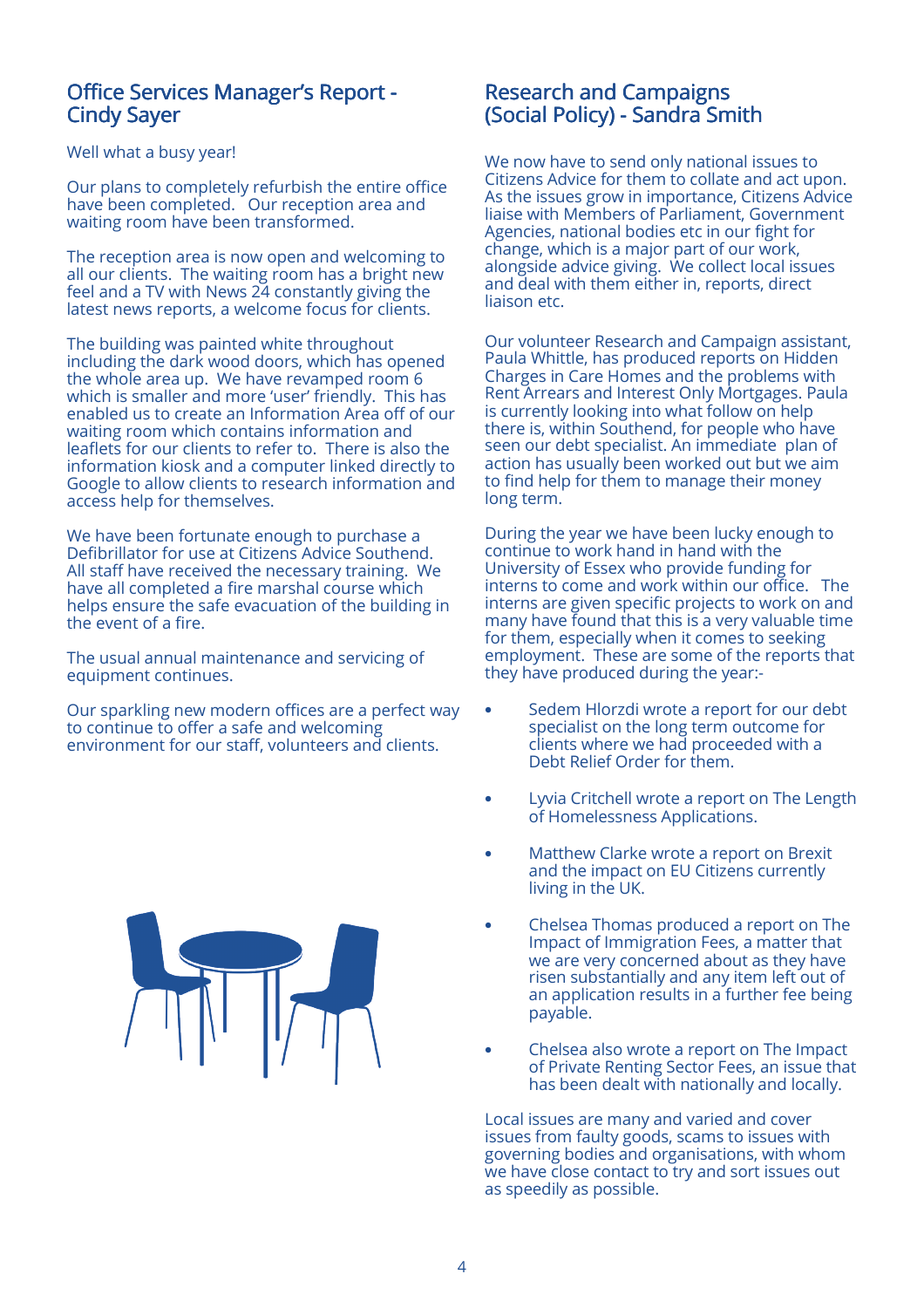## The Legal Aid Franchise -Miles Richardson & Sonia Wood

We continue to offer help through the housing Legal Aid Scheme but this contract is up for renewal in April 2018. We endeavour to meet the target set and at the end of the 2016/17 were half a dozen short; although within acceptable boundaries it was a bit of a surprise not to have been much closer to the target of 198 new matter starts, as in 2015/16 we'd seen more than the target set and were grateful our centre manager was able to secure us an increase; one that came with a warning not to exceed again.

We continue to struggle getting clients to provide evidence for Legal Aid eligibility checks and with quite a high rate of no shows to appointments, despite trying to contact clients by 'phone the day before or, sending a text or email as reminder. We later see many of these clients at the court help desk when they face the possession claim or, as urgent cases when an eviction notice is received. They often admit they've been 'burying their head in the sand'.

We understand, through the grapevine, Law, Hurst & Taylor may be looking to end or reduce their Legal Aid commitment in the housing sector, which could leave us the only local source of such face to face help. There are many areas in the country that complain of 'Legal Aid deserts'. Miles feels this may have much to do with the computer system for certificated Legal Aid work which he says is slow and burdensome. There are no plans to improve it despite complaints that it's not really fit for purpose.

Miles says much of his time in dealing with certificated Legal Aid cases is taken up getting information onto the system and it would be more time efficient (though not financially) to manage the case under the simpler Legal Help scheme (see last years review for an explanation of the difference between certificated Legal Aid and Legal Help).

The court help desk contract runs until September this year and this contract will also be up for tender. There may be a change to the work involved with suggestion this might include a need to cover both the magistrates and county courts in Southend and Basildon: we shall have to wait and see and consider how any change may affect our ability to continue to deliver a service.

We still have a referral system with South Essex Homes to try and help council tenants who want advice from us though this too is subject to a high rate of non attendance. The coming year may well be a project in trying to break through people's reluctance toward facing their problems quickly and reminding them there's a free service ready to try to help them do it.

## Training Manager - Ben Apenteng

It has been another busy year with increased training activities. The year started with the challenge of getting all Administrators, Assessors and Advisers accredited under the Money Advice Service's (MAS) Giving Good Debt Advice (GGDA) accreditation programme.

The first published deadline for the accreditation was April, but thankfully, the deadline was moved to June and I can proudly report that, with the cooperation of all staff, the job was done. The next major challenge is moving from Petra to Casebook before the end of the year.

The business of training new volunteers still goes on and this year has seen an increase of six personnel to our dedicated volunteer advice team. Our training programme for advisory roles still focuses initially on undertaking telephone assessments, most Trainees will then progress to web chats, emails and face to face assessments.

We hope that once people have completed the assessment training they will undertake further training to become a Generalist Adviser, enabling them to cover all strands of our work, thus helping us to continue to meet the varying demands on our services.

This year we provided training to external agencies, including HARP, Essex Mediation, South Essex Homes and Councillors from Southend Borough Council, as part of our income generation activities.

We again welcomed another group of law students this summer. Six of them have joined us to gain practical experience through our Adviser Learning Programme and will be with us until they go back to their various universities in September. Two from the group of seven who trained last year have returned for further training to become Generalist Advisers.

This year has been a difficult year for me personally, but it was also a good year because with the support of my colleagues a lot was achieved, both for the office and the community.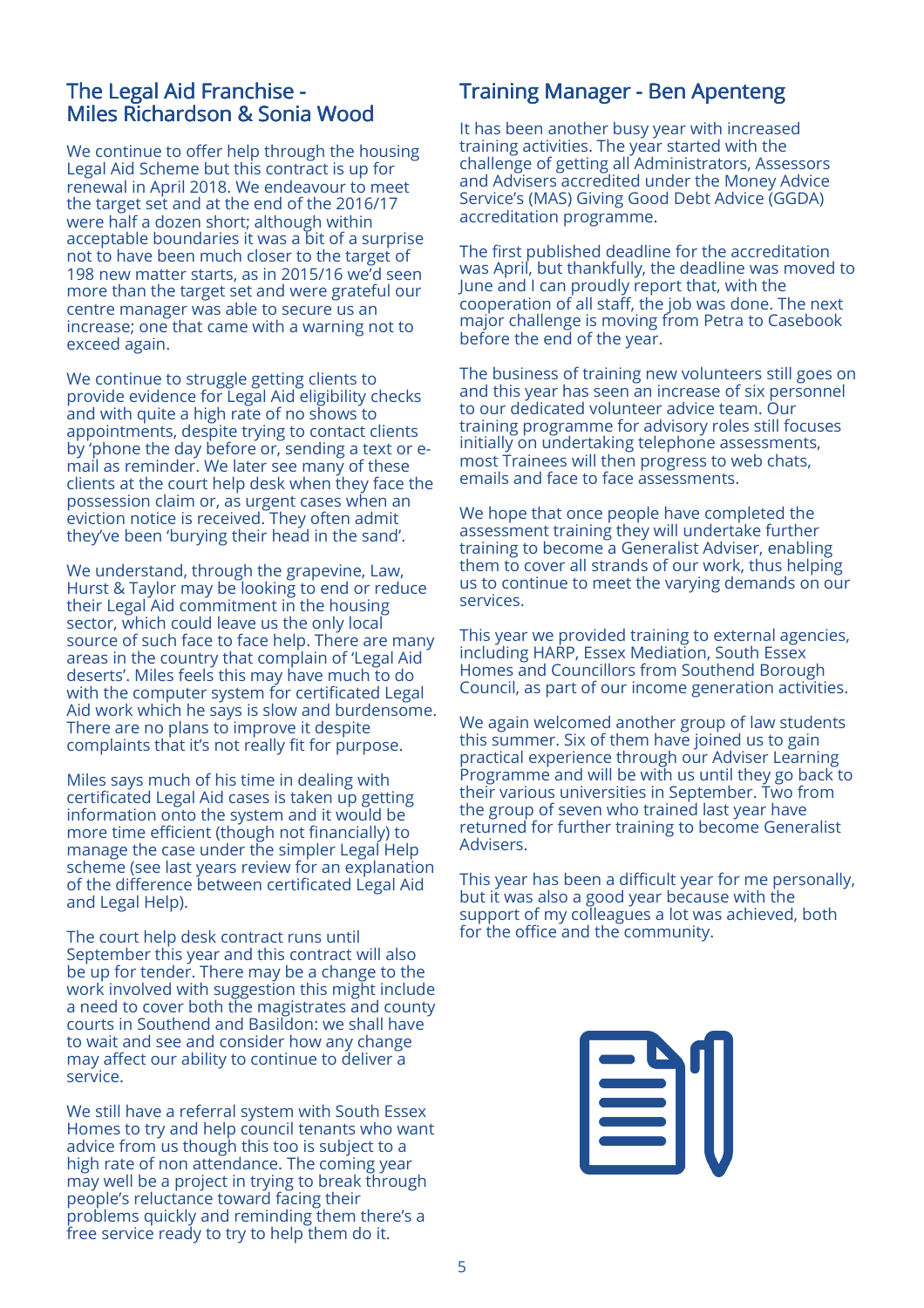## Advice Service Manager - Riz Awan

Over the past year we continue to see many of our clients through our drop in service. A face to face assessment is carried out with an aim of seeing all our clients that day and addressing their issues. Some days we may be short staffed, if so, we ask people if they can return later in the day or another day. We also give them full details of the telephone and web chat services.

The Generalist Advisers will do a short interview to assess the client with the possibility to deal with their issue in full. The majority of the time, we have managed to give the client full advice, saving both the client time by not having to return for a further appointment and keeping appointments available for emergency issues as we have not booked so far in advance. This has resulted in improving our waiting times for appointments for our clients and builds confidence in the service that we provide.

The General Advisers have been upskilling themselves, especially with the continued roll out of Universal Credit in Southend for new claimants and completing Quick Benefit checks for clients. They have completed further Debt training and have been looking at income maximisation.

They have adopted the process of gathering all information and assisting the clients with completing a budget sheet and dealing with emergency debt issues and booking complex cases with our Debt team. We have also touched on the issues surrounding Brexit and Permanent Residency with the assistance of the Immigration team.

It's a pleasure to work with all the advisers who bring to Citizen Advice their own brilliance, professionalism and expertise to assist the clients in bettering themselves, empowering them and building their confidence. Thank you for working along with me in providing such a service.



## **Top Advice Categories**



## Website & Social Media - Helen Wakeham

Our Social Media presence has continued to grow from strength to strength over this past year.

With the creation of our new website it is now even easier to access information 24/7 about Citizens Advice Southend in this ever increasing digital age. You'll find lots of useful information about us including the Specialist Advice Services we offer and options to come and volunteer for us at just the click of a button. You also have the option to have a live web chat if you are unable to come and see us.

Along with our website our Twitter page (@SouthendCAB) is now attracting more followers as we continue to engage with local charities and share important information across the Southend area and beyond.

Our Facebook page (Citizens Advice Southend) is still in its infancy, however as we engage further with local charities and local people we are attracting more support and followers. I am sure as the year progresses this will gain in momentum.

If you have Twitter or Facebook feel free to follow us on the above pages. We'd love to hear from you.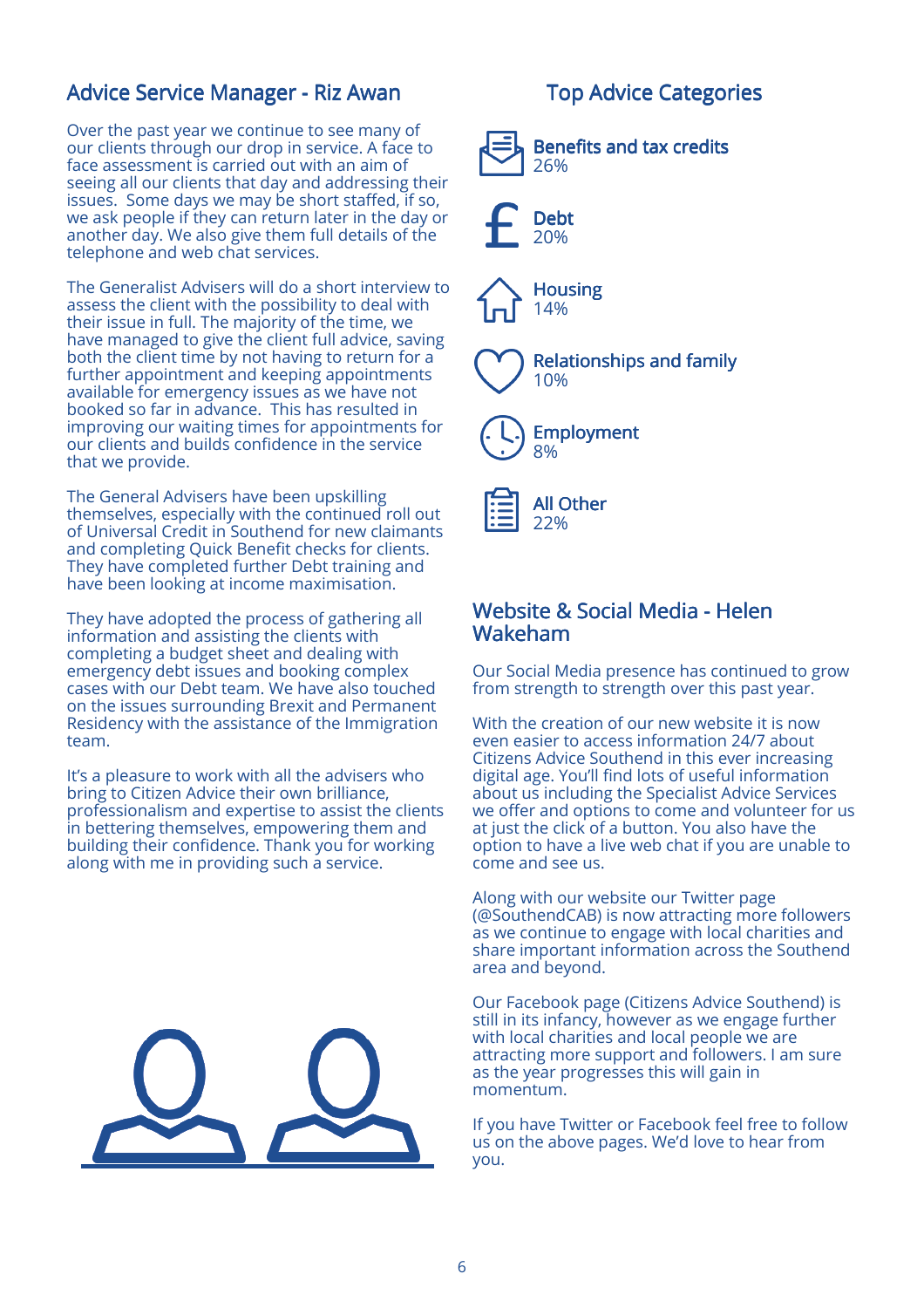## Immigration—Derek Edwards, Lead Immigration Caseworker

The defining events of the last year were undoubtedly Brexit and the extraordinary outcome of the general election. I would count these as two separate, but closely related events. Some would argue the tone of both campaigns was divisive. The result of the UK leave campaign will have profound effects for immigration and those that work within it, largely due to the competing demands of the new Government make-up.

E.U. free movement could be curtailed and the scrapping of the Human Rights Act, replaced by a British Bill of Rights. Asylum rules too were expected to be redrawn. There are more questions than answers as to whether any of these issues will now proceed.

Our driving aim throughout these turbulent events has been to strengthen our capability and manage client demand by telephone, e-mail and representation services. We continue to work closely with our partners to provide essential advice on a pro bono basis for those in particular who otherwise would have no access to legal help.

Meanwhile, the Mediterranean crisis continued and we can expect some to reach Britain seeking asylum. We continue to help those who have been given sanctuary in UK under the Syrian Vulnerable Persons Resettlement Scheme, in support of our local authority, who agree the numbers with Home Office and provide accommodation and support services.

I am pleased to report our immigration service has been far reaching. Enquiries are being received from home and abroad more than that, we support up to twelve of our offices and other charities.

Looking ahead may be an interesting one for domestic immigration, as well as free movement. It is thought the Home Office is working on a completely new immigration system for the country, which will present challenges for us and those in our industry.

Not least of which is the separate question of what happens to the 3 million E.U. citizens in the UK and how do we train our untrained advisers in the brave new world ahead. Given training is part of our work, the Martin Lewis Fund came to the rescue by awarding us funds to fast track E.U. residency, rights, registration cards, permanent residence and citizenship on-line, not only promoting and cascading knowledge to others, digital technology, together with Brexit advocacy in the process.

We embarked on this pioneering project last April and have engaged six offices in training so far and aim to help 20 individual clients in the first phase. We are at an early stage and there is more work ahead if we are to succeed with the project.

It is our greatest challenge in the year ahead and will require effort and commitment. One aspect involves supporting a project at Southend Adult Community College by us, giving input to their workshop about "Active Citizenship" and how the students can become involved with Citizens Advice Southend.

Another being explored, funded by European Commission involves us hosting an E.U. Information Centre in the UK as part of Europe Direct Information Centres in UK and throughout Europe. Applications are being invited. It is at an early stage and are assessing its viability.

Bringing to the attention of Government social issues we have identified, is another aspect of our work. We have resolved and reported on several notable cases this year of lengthy delays and maladministration in the process of Home Office applications. Client satisfaction with outcomes, are contained in their files, attest to results. We do not always win but, learn how to do it better.

I give myself time to keep up to date, space to think, and jot down ideas about immigration issues which are constantly changing. Frequently reminding myself and team of the responsibility we carry, to do our best work for those we serve.

We continue to be fortunate to have the support of management and administration staff and grateful, in particular, to the Martin Lewis Fund, enabling us to sustain our work for the year ahead.

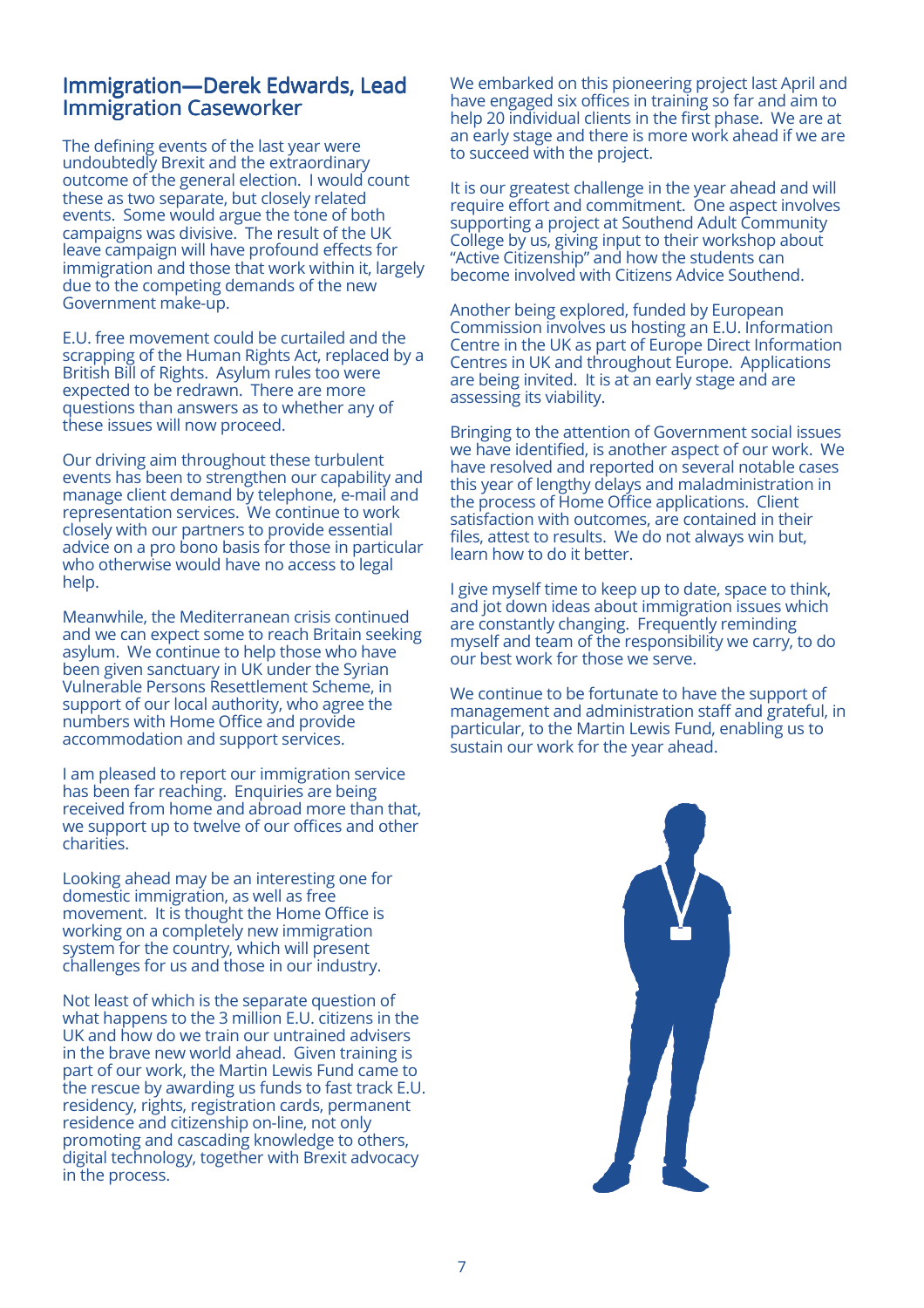#### Specialist Benefits Advice – Linda Butcher

I have appointments in the office weekly, these are still increasing in numbers due to more and more people having difficulty obtaining benefits.

Sometimes I do not see the client, but their carer. I do home visits, again I am doing more home visits due to the problems of housebound clients receiving benefits. I regularly see social workers at various venues.

I arrange and attend Southend Benefit Network meetings. I am always at the end of a phone for clients and social workers.

Our social work students shadow me as part of their placement with us. My door is always open – unless interviewing - to assist the advisers and other colleagues. I attend training sessions in London to keep up to date in benefit changes.

In the past year I have won £92916.24 in benefits for clients at tribunals

### Do you feel able to help us in your Will?

#### Suggested wording of bequest

"I hereby bequeath the sum of £……. to Citizens Advice Southend, 1 Church Road, Southend-on-Sea and I direct that the receipt of the Honorary Treasurer shall be good discharge for such legacy"



## Money Advice Service - Linny Redgrave

The past year has continued to be a busy time for delivering debt advice and if the newspapers are to be believed personal debt is on the rise. Analysts give many reasons as to why this is happening ranging from people being more confident about the future to people having to subsidise their income by using credit due to many factors including zero hour contracts and benefit cuts.

In both cases, when things go wrong, Citizens Advice is where people turn to and every client will be given the level of support they need and this will continue to be my overriding objective when meeting with clients.

The debt advice industry is changing. Gone are the days when fee charging Debt Management Companies could enter their clients into unaffordable payment plans using a high proportion of a monthly instalment to pay their fees. Those that have managed to remain in the industry are more prone these days to side step clients that they will not earn money from by advising them to contact non-fee charging debt advice agencies that include Citizens Advice.

It is not unusual these days for my clients to have telephoned several free debt advice providers only for them to come along to Citizens Advice for reassurance that the advice they have received is correct. It would appear that face to face debt advice is still seen as the most trusted way of getting advice.

In most cases the advice they have received is the same as the advice I give demonstrating that standards are becoming consistent as per the rules laid down by the Financial Conduct Authority (FCA).

There is a growing trend driven by the FCA for debt advisers to focus on financial capability in order to improve budgeting skills and to prevent financial exclusion. Put simply, if clients are advised how to deal with their debts, how to budget and how to choose financial products wisely the current trend of rising debt per household will start to decline.

This is an interesting time for those of us who work in delivering debt advice. So if over the next couple of years the government announces that personal debt has fallen in Southend on Sea it is likely to be as a result of the work that has been carried out by not only by myself but everybody at Citizens Advice Southend. Watch this space!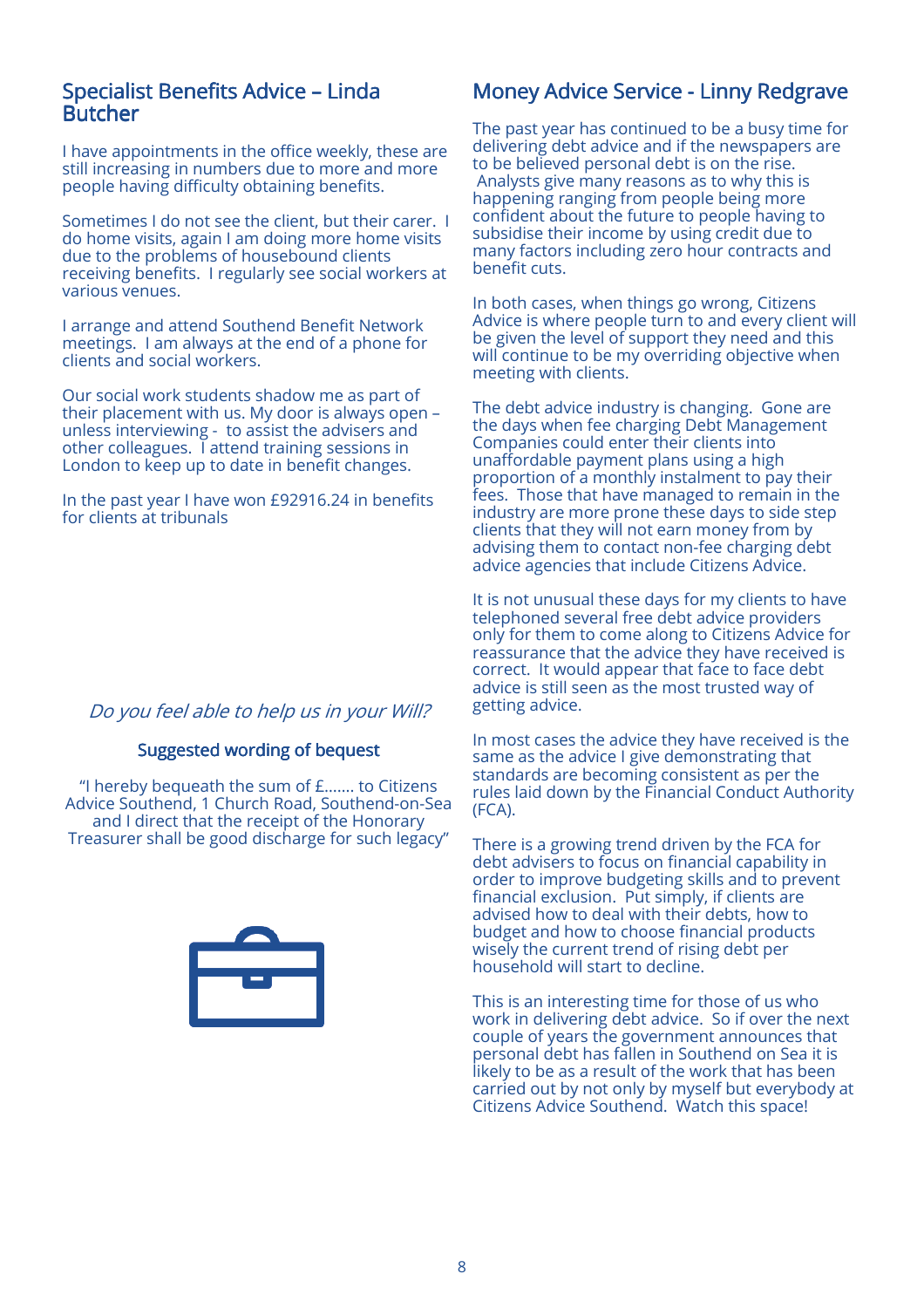## What Our Volunteers Say:

Emily Fowler - I have been volunteering for around 6 months. Volunteering was something that was always an ambition of mine ever since the start of university.

I chose Citizens Advice due to the breadth of issues that I would be exposed to and the opportunity that is available to gain an abundance of knowledge and work with a supportive team. The most rewarding part of being a volunteer is undoubtedly helping clients to their solution and knowing that you have made a difference, however small, to that person's life.

The hardest part about volunteering at Citizens Advice would be the challenges that are faced with some clients when the problem is very complex or sensitive. This being said however, the support that is available amongst the team at Citizens Advice eases any pressures.

I currently volunteer as a receptionist and information assistant but I am in the process of undertaking training to become an advisor. I hope to gain experience in dealing with a variety of different issues and people to ensure I am confident and prepared for my future career and the challenges it may bring.

Citizens Advice is an admirable organisation that I am grateful to be a part of. The skills that I have gained from my time here are invaluable and I am eager to progress further as a volunteer.

Mary Howard - I have been volunteering for Citizens Advice Southend for 15 years. I thought by coming here it would be more like a commercial job as I worked as a secretary before volunteering.

I enjoy coming in each week and it is rewarding talking to all the staff and volunteers each week and helping out with all of the admin work. I used to work on reception and this was the hardest part as I tried to make people feel happy when they came to see us.

I volunteered on the reception for almost 15 years and more recently I have been checking all of our clients blue forms to ensure all the information given is correct and up to date on the system.

I really enjoy coming here every week and will continue to volunteer well into the future.

Helen Parke - I was recruited by Linda Redgrave, Debt Advice Case Worker in March 2016, to this niche role. My primary task is to support Linda's clients to seek financial assistance from charitable Trusts to clear debts, pay for a Debt Relief Order/Bankruptcy deposit or purchase essential household items.

I soon discovered there are literally hundreds of charitable trusts, for example some specific to people who have worked in certain trades or professions and others available to people with particular health conditions.

In addition British Gas, EDF, EON and, Npower have set up Trusts which provide grants to clear domestic gas and electricity arrears for their customers. Whilst Anglian Water and Essex and Suffolk Water operate Provisional Award Schemes, which means a client's water and sewerage debts will be cleared if payments for current usage are kept up-to-date.

Since I started this role, I have received 20 referrals and notably all of the clients are either suffering from depression/anxiety or diagnosed with a mental health condition. To date, I have supported 8 clients to make applications to a range of Trusts: 5 clients have been awarded grants; clearing debts totalling over £50,600, however 3 clients have been unsuccessful.

Unfortunately 8 clients could not be helped because they did not engage or meet the eligibility criteria and currently, I am working with 4 clients to complete application forms.

Due to the extensive advice the client has received by the time the case is passed to me, the client is already well placed to submit a strong application. The client needs to clearly explain what lead to their indebtedness, what they are doing now to deal with their debts and how they intend to remain debt free in the future.

Often the last point, demonstrating financial sustainability is the most difficult part of the process for the client to evidence – which possibly reflects that this is also the hardest part for the client to achieve in reality.

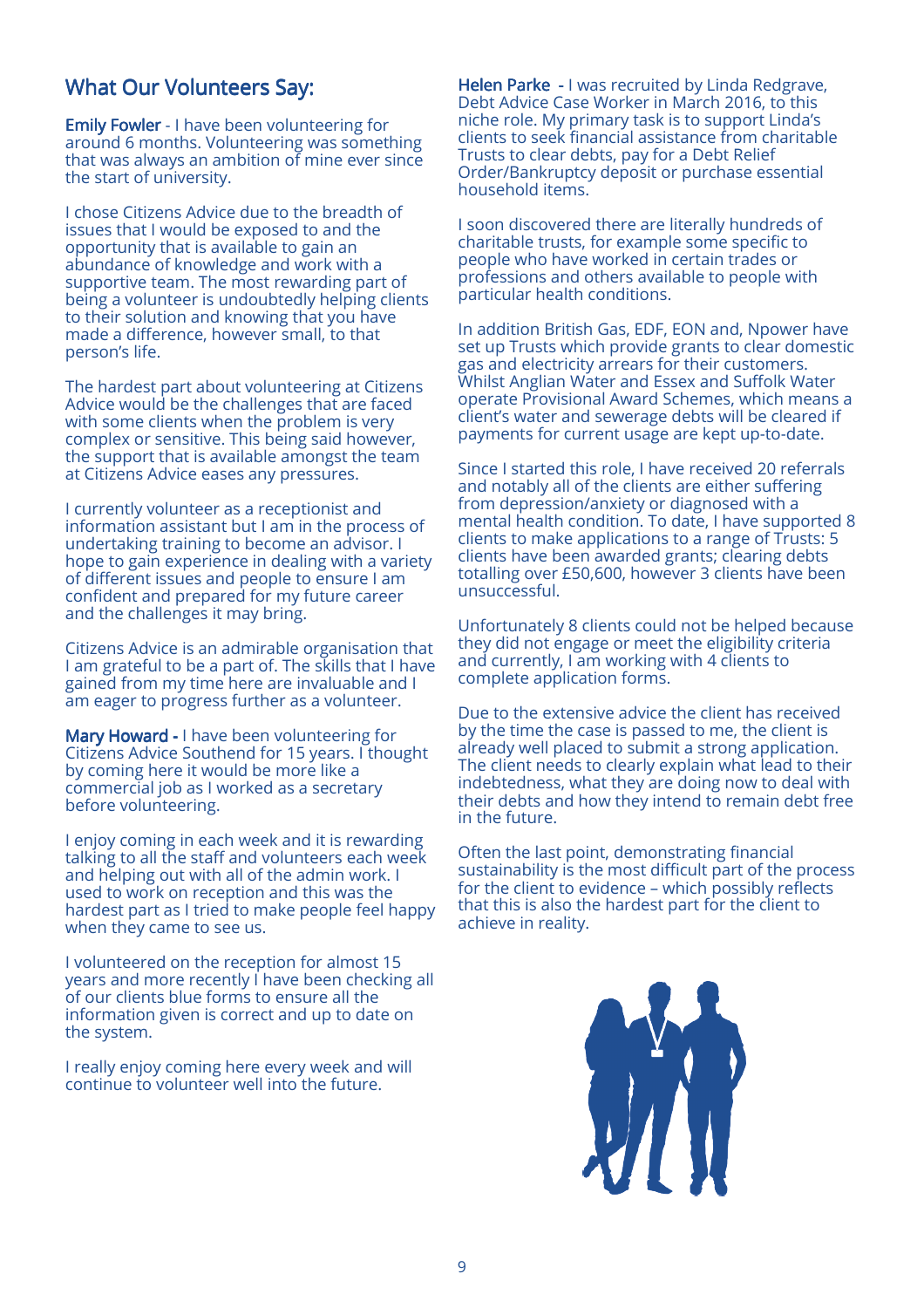#### Liz Dent - Volunteering as an Adviser

My name is Liz Dent, and I am volunteering as an adviser and started my training in June. I am married and live with my husband and children and Chalkwell.

I have worked in marketing throughout my career, mostly in fashion. As time has gone on I have taken more of a back seat, leaving blogging, vlogging and social media feeds to my younger colleagues who speak that language.

As a freelancer I have been able to ease off gradually and now work one or two days a week for a couple of shoe companies. I have subsequently discovered that there are only so many times you can hoover or walk the dogs without going completely mad, but equally didn't want the commitment of more freelance work which always comes with a requirement of long hours and travel, hence my venture into Citizens Advice.

I chose Citizens Advice as, during my working life, I have dealt with areas that I thought might give me useful experience, such as recruitment and staffing issues, legal affairs and contracts.

So far my training has been interesting, challenging and surprising times. I am used to being a communicator so that side of work doesn't faze me, but the thought of the diverse questions I might be asked is quite daunting at the moment. The word "benefits" makes me shudder but I believe this is a complex area that everyone takes a while to get confident with.

Recently I have started listening in to phone queries and helping on Reception which is giving me a really good idea of how the system works and the sorts of problems that clients present with.

Having spent my working life persuading people that they must buy a certain pair of jeans, or their life would not be complete without the latest shoe design in their wardrobe, I am looking forward to being able to contribute to something very much more worthwhile.



## **Client statistics**

| <b>Clients</b>         | 7,481  |
|------------------------|--------|
| <b>Advice Issues</b>   | 12,832 |
| <b>Client contacts</b> | 13,662 |

| Age profile  | %  |
|--------------|----|
| 24 and under | 7  |
| $25 - 34$    | 16 |
| $35 - 49$    | 26 |
| $50 - 64$    | 22 |
| $65 - 74$    | 8  |
| $75 - 84$    | 4  |
| $85 +$       | 1  |
| Not recorded | 16 |

| <b>Resident</b> | 0⁄۵ |
|-----------------|-----|
| In Southend     | 60  |
| Elsewhere       | 40  |

| <b>Disability/health conditions</b>            | %  |
|------------------------------------------------|----|
| Disabled / long-term health<br>condition       | 38 |
| Not disabled / no health<br>problems / unknown | 62 |

| <b>Ethnic origin</b>          | %  |
|-------------------------------|----|
| Asian or Asian British        | 5  |
| <b>Black or Black British</b> |    |
| <b>Mixed</b>                  | З  |
| Other/not recorded            | 3  |
| White                         | ጸን |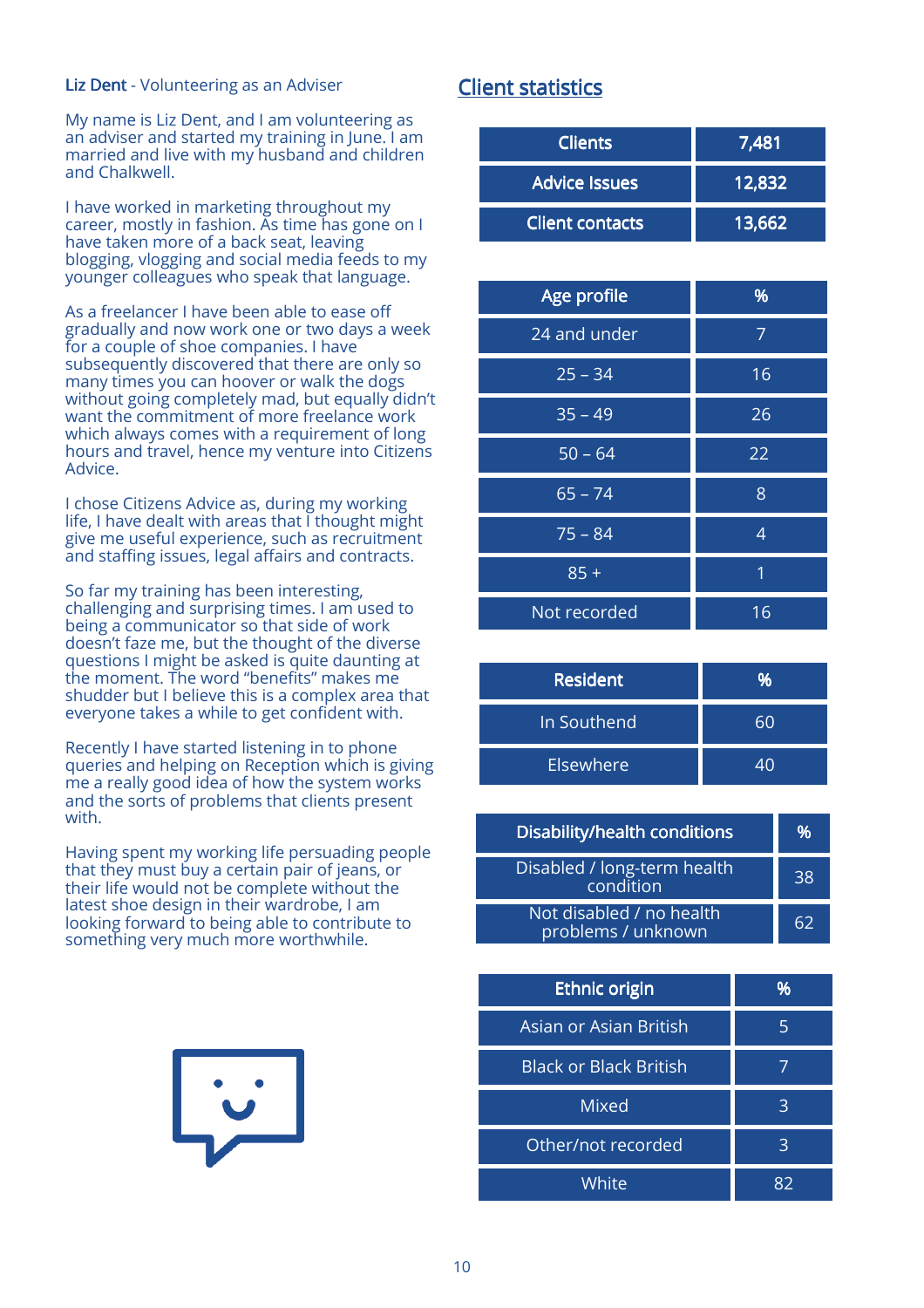## About Us @ 31.03.2017

#### Paid staff

**Manager** Trish Carpenter

Office Services Manager Cindy Sayer

**Community Solicitor (Housing)** Miles Richardson MBE LL B

Caseworker (Housing) Sonia Wood

Advice Services Consultant Sandra Smith

**Advice Services Manager** Riz Awan

**Training & Recruitment Services Manager** Ben Apenteng

**Office Services Assistants** Helen Wakeham Gill Sanderson

Peripatetic Welfare Benefits **Adviser** Linda Butcher

**MASDAP Caseworker** Linda Redgrave

**MASDAP Administrator** Lesley Clarke

Immigration Caseworker Derek Edwards

**RBS Pilot Project** Carla Purkiss Amanda Whiteford

**Energy Champion** Sam Daniels

Research and Campaigns Workers Chelsea Thomas Sedem Hlordzi Lyvia Critchell Matthew Clarke

Royal Association for Deaf People Advice Service Susie Marsh Nicola Ball & colleagues

Services using the Bureau offices: Talking Newspapers British Red Cross Terrence Higgins Trust Angela Cole of Immigration Legal **Services** Pension Wise Essex Mediation

#### External providers

IT Support IT Support Brunel Computer Services

**SAGE Support** Ann Galvin Business Consultancy

**Payroll Services Devonports** 

**Office Cleaner** Gary Lee

Annual report printed by Modern Graphic Arts

Exceptional Needs and Almonising (ENA) Committee

Chair Brian Kelly

**Treasurer** Veronica Moore

**Members** Trish Carpenter Riz Awan Ken Crowe Jane Owen Mary Priestley Jill Page

Food, gifts and loans were given to clients in need throughout the year.

We were also delighted to receive financial and food donations from various Church groups and generous individuals.

#### CABfair (Citizens Advice Bureau friends and interested relatives)

#### **Members**

John Cotton Julie Cushion Len Mason Cindy Sayer Sandra Smith Gill Sanderson

The Committee continues to aim to arrange events that everyone will, hopefully, enjoy. All suggestions are welcomed, as are ideas for using the money that is raised.



We would like to wish our volunteers and supporters who are currently unwell a speedy recovery.

We would like to thank the paid staff and volunteers who left us during the year, some of whom had been with us for many years and to welcome those who have joined us since the beginning of April 2016.

We were sorry to hear of the illnesses and deaths of a number of former members of paid staff, volunteers and supporters.